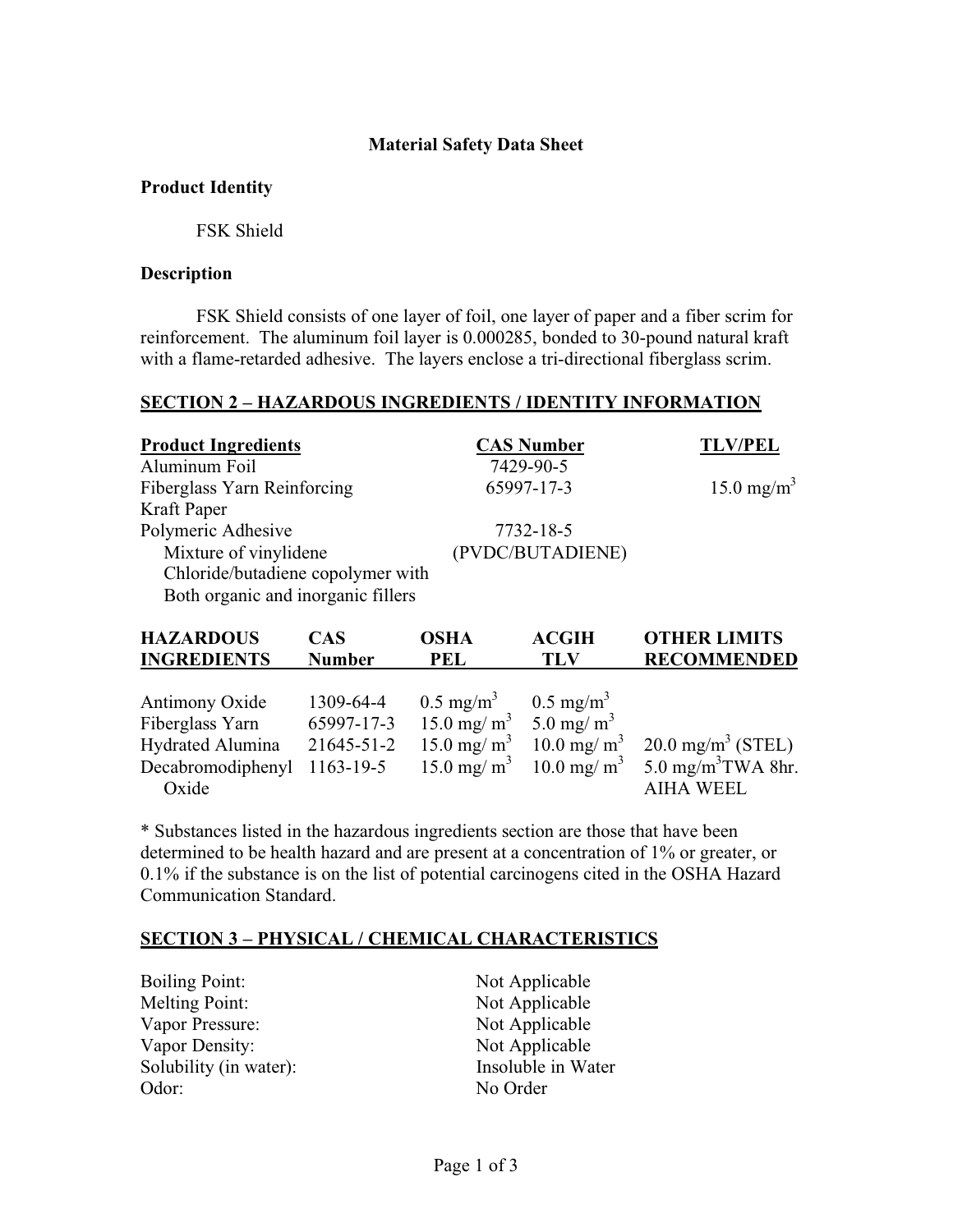Specific Gravity: Not Determined

# **SECTION 4 – FIRE AND EXPLOSION HAZARD DATA**

| Flash Point:                        | Not Applicable       |
|-------------------------------------|----------------------|
| Method Used:                        | Not Applicable       |
| <b>Flammability Limits:</b>         | LEL - Not Applicable |
|                                     | UEL - Not Applicable |
| <b>Auto-Ignition Temperature:</b>   | Not Applicable       |
| Unusual Fire and Explosion Hazards: | None                 |

#### **SECTION 5 – REACTIVITY DATA**

| Stability:                               | Stable                                   |
|------------------------------------------|------------------------------------------|
| <b>Hazardous Decomposition Products:</b> | Under Fire conditions, products will     |
|                                          | decompose and produce hydrogen chloride, |
|                                          | hydrogen bromide, carbon monoxide and    |
|                                          | carbon dioxide.                          |
| Hazardous Polymerization:                | Should not occur under normal use.       |

## **SECTION 6 – HEALTH DATA / FIRST AID**

| Eye Contact:                        | Direct contact will cause mechanical<br>irritation. Irrigate immediately with water                                      |
|-------------------------------------|--------------------------------------------------------------------------------------------------------------------------|
|                                     | for at least 15 minutes. Seek medical<br>attention.                                                                      |
| Skin Contact:                       | Direct contact can cause mechanical<br><i>irritation.</i>                                                                |
| Skin Absorption:                    | Not likely to occur under normal conditions.                                                                             |
| Inhalation:                         | Product cannot be inhaled in its normal<br>form. If abnormal use creates dust, wear a<br>NIOSH/OSHA approved respirator. |
| Signs And Symptoms of Exposure:     | Not known.                                                                                                               |
| <b>Medical Conditions Generally</b> |                                                                                                                          |
| Aggravated by Exposure:             | Not known.                                                                                                               |

#### **SECTION 7 – PRECAUTIONS FOR SAFE HANDLING AND USE**

| Spill Procedures: | Not Applicable                              |
|-------------------|---------------------------------------------|
| Disposal Method:  | In accordance with applicable, local, state |
|                   | and federal regulations. When incinerating, |
|                   | use a unit with acid scrubber to remove     |
|                   | hydrogen chloride and bromide.              |

#### **SECTION 8 – CONTROL MEASURES**